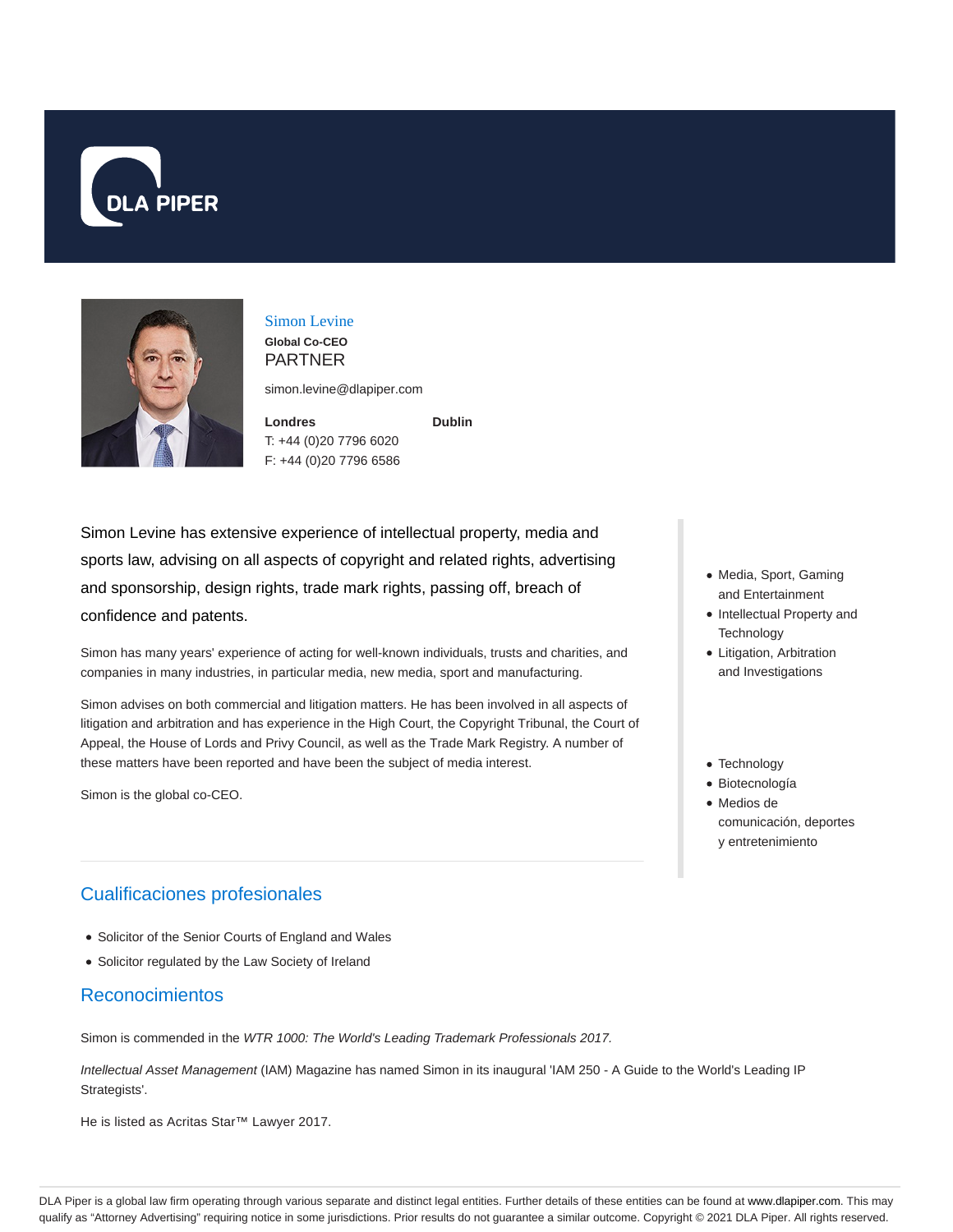# Formación

Cambridge, BA (Hons) Law; MA (Hons) Law

### Asociaciones profesionales

- The Intellectual Property Lawyers Organisation (TIPLO)
- International Trade Mark Association (INTA)
- IP Committee of the City of London Law Society (CLLS)
- IP Committee of the International Chamber of Commerce (ICC)
- Chartered Institute of Patent Agents (CIPA)
- Institute of Trade Mark Attorneys (ITMA)

#### **NOVEDADES**

### Publicaciones

**Embracing Digital Evolution: Our new business report**

#### 14 September 2021

Our new report - Embracing Digital Evolution - shows how businesses can succeed in Industry 4.0, with contributions from digital revolutionaries such as Microsoft, Salesforce, Rolls-Royce and DocuSign.

## Eventos

Simon gives seminars and lectures to groups and bodies worldwide on intellectual property and media law.

## **NOTICIAS**

**DLA Piper announces partnership promotions for 2022**

#### 28 April 2022

DLA Piper is proud to announce that 74 lawyers have been promoted to its partnership. The promotions are effective as of April 1 2022 in the United States and May 1 2022 for EMEA and Asia Pacific. Promotions have been made across all of the firm's practice areas, spanning 38 offices in 21 countries.

**Ukraine crisis: Message from DLA Piper leadership**

#### 28 February 2022

A message from our Global leaders, Andrew Darwin, Simon Levine and Frank Ryan:

"We have all watched in dismay and disbelief as the crisis in Ukraine has unfolded, and we stand with the people of Ukraine and all those in the region, and beyond, who are affected.

"Wherever we can, we are providing support for our people and their families, and we are in the process of setting up an emergency fund. As the humanitarian crisis emerges, we are also supporting our long-term partner UNHCR through pro bono, donations and fundraising. You can find out more about their work delivering lifesaving aid in Ukraine or contribute directly by visiting this page.